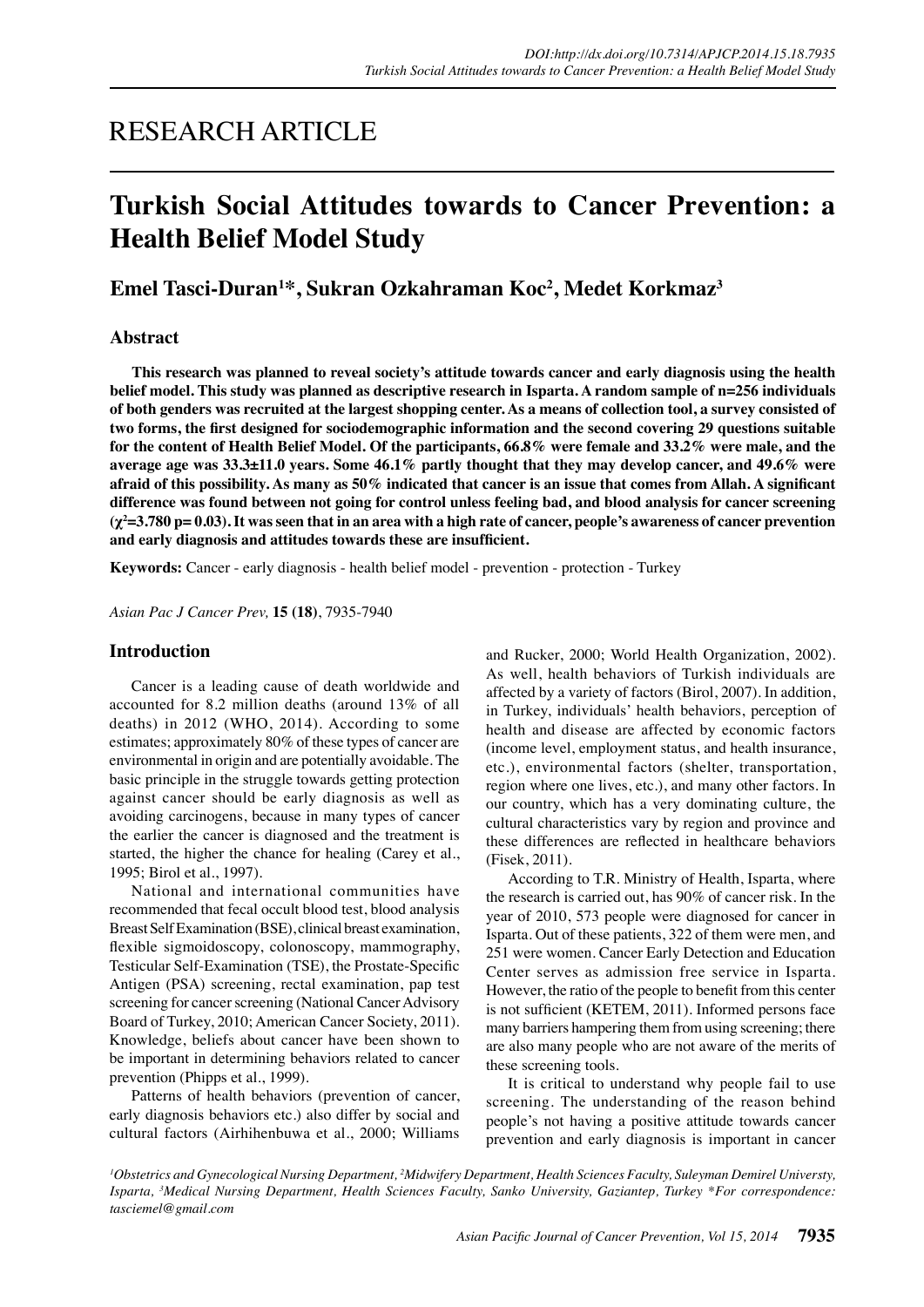#### *Emel Taşcı-Duran et al*

prevention research. There are many scientific researches to prevent breast cancer, cervical cancer and colorectal cancer by using health belief model (Gozum et al., 2004; Gercek et al., 2008; Kilic et al., 2009; Gozum et al., 2010; Aydogdu and Bahar, 2011; Ersin and Bahar, 2011; Tasci-Duran, 2011; Fouladi et al., 2013; Tsunematsu et al., 2013; Kharameh et al., 2014). Nevertheless, in general, there are no research related to cancer prevention and early diagnosis using health belief model. This study was planned to reveal society's attitude towards cancer and early diagnosis using health belief model.

#### *Theroretical framework*

Many theories have been developed to explain healthrelated behaviors, and one of the most prominent is the health belief model (Wackerbarth et al., 2005). The Health Belief Model (HBM) addresses the individual's perceptions of the threat posed by a health problem (susceptibility, severity), the benefits of avoiding the threat, and factors influencing the decision to act (barriers, cues to action, and self-efficacy). HBM was one of the first theories of health behavior, and remains one of the most widely recognized in the field (Theory at a Glance, 2005). The model assumes an individual will adopt a preventive behavior if a combination of levels of perceived susceptibility and seriousness of the condition is produced, provided the individual has the power or energy to act as well as a preferred course of action (Agurto et al., 2004). When applying the HBM to planning health programs, practitioners should ground their efforts in an understanding of how susceptible the target population feels to the health, whether they believe, it is serious, and whether they believe action can reduce the threat at an acceptable cost. Attempting to effect changes in these factors is rarely as simple as it may appear (Theory at a Glance, 2005).

## **Materials and Methods**

#### *Design*

This study was planned as descriptive research.

#### *Participants and procedures*

The present study was carried out in Isparta, Isparta is a small city located in the South of Turkey. Isparta's population is approximately 220.000. An Oncology Hospital was built in 2002 in order to serve the people since the rate of cancer is too high in the region. Random sample of (n=256) individuals was recruited from July 2010 through March 2011 in the largest shopping center. Shopping center was chosen because they are visited by individuals from every socioeconomic level. The inclusion criteria were being older than 18 years, not having had cancer, and having physical and mental competence to answer the questions. Verbal consent was obtained from the participants after the purpose of the study was explained to them. Participation in this study was voluntary. The sample group was chosen among men and women from the age of 18 to 65, who have accepted the research and who are relaxed in communication. The people who did not have these criteria were not accepted.

In social sciences, it was stated that the ideal size has to be around 250 to 300 samples for a normal distribution (Karasar, 1999). For this reason, it was seen sufficient to have 256 people to join this survey.

#### *Ethical approval*

Also for conducting the study, a permit has been taken from the shopping center. Verbal consent was obtained from all participants stating that they were willing to participate in the study.

#### *Instruments and data collection*

The study was a descriptive type. As a means of collection tool, a survey consisted of two forms. First form was designed for sociodemographic information, and contains risk factors for cancer and cancer-related questions (33 questions). The second form was consisted of 29 questions suitable for the content of Health Belief Model. Perceived sensitivity, perceived seriousness, perceived benefits and perceived barriers were appropriate for the steps of cues to action. The questions were prepared in accordance with the literature as open and closeended (Phipps et al., 1999; Agurto et al., 2004; Theory at a Glance, 2005; Aydogdu and Bahar, 2011).

Validity of the questionnaire was evaluated and confirmed by experts in nursing, medical sciences. After the questionnaire was prepared, it was shown to five members of the teaching staff for expert opinions regarding its validity. The majority of the questionnaire was found to have reasonable validity based on the expert reviews. Then the questionnaire was tested for comprehensibility by giving it to 15 people who were not included in the study, and changes were made based on their recommendations. The instrument was applied by face-to-face interview technique. The instrument took about 20 minutes to complete.

#### *Data analysis*

Data were analyzed using the Statistical Package for the Social Sciences (SPSS version 16.00 for Windows). The obtained data were analyzed for the numerical and percentage distribution, average, standard deviation, and chi-square tests. p<0.05 was accepted as the criterion for statistical significance.

#### **Results**

#### *Demographic characteristics*

Out of the individuals (n=256), included in the study, 66.8% were female, 33.2% were male, and the average age was 33.3±11.0 years old. The 8.6% of the individuals were health professionals (Table 1). The 64.5% of the individuals were married.

#### *Experience about cancer*

One relative of 40.2% was diagnosed with cancer. Forty-eight point four percent of the individual thinks that the information about preventing from cancer is partly enough, and 43.7% of them think that it is partly possible to prevent from cancer (Table 1). There was a significant difference between genders by means of cancer prevention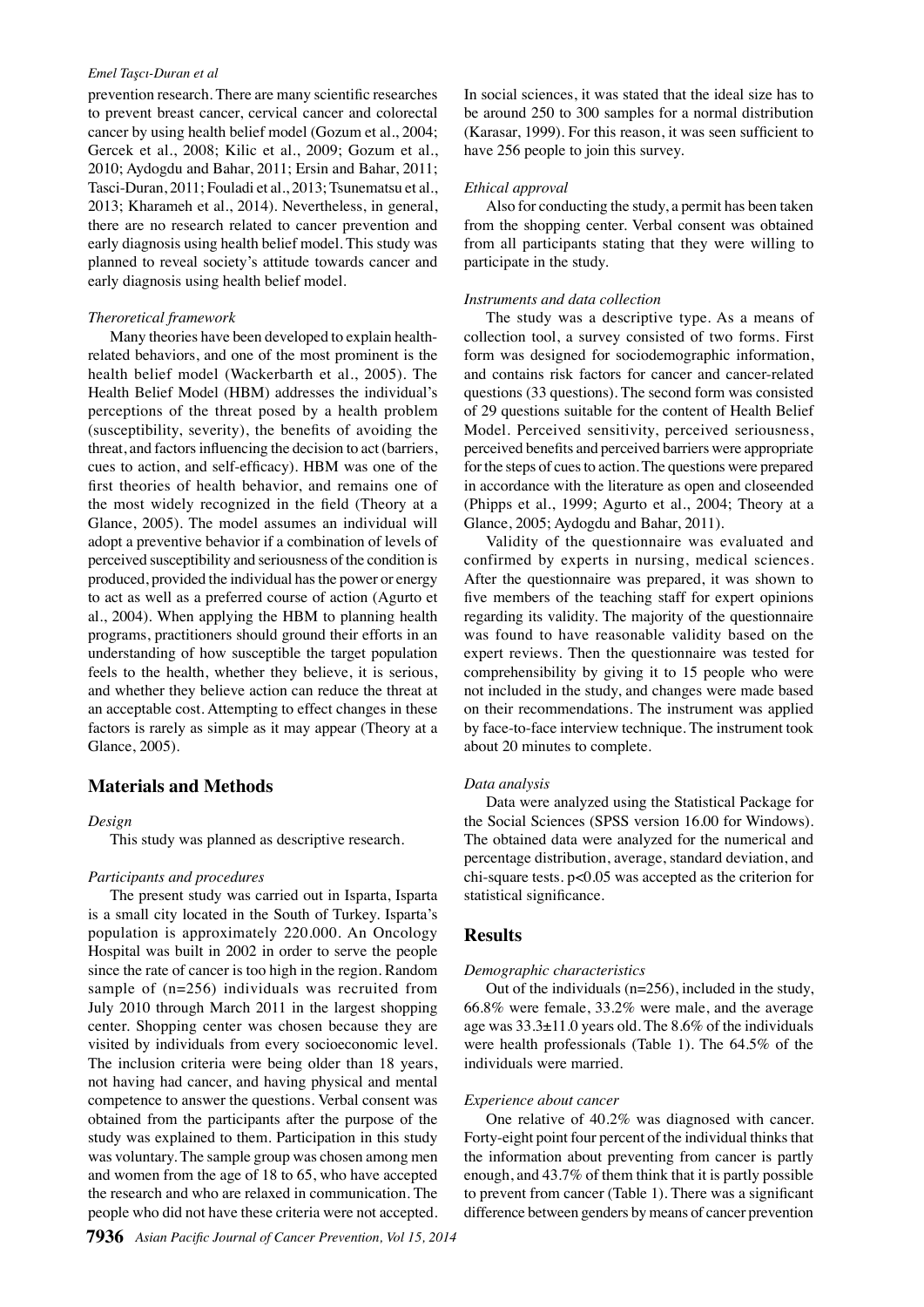$(\chi^2$ =6.100 p=0.04).

Cancer Prevention Behaviors and Early Diagnosis

The 74.8% of the female, and 81.1% of the male did not take blood analyze for cancer screening. The 65.7% of female did not take the breast examination made by the specialist. The 49.7% of the female have indicated that they have never heard about the Pap test before. The 44.2% of the female was made Pap test. The 71.9% of the female have indicated that they never did vulva examination on their own. The 22% of the female who are forty and above have indicated that they had a mammography. The 36.5% of the male knew about the testicular examination and the 5.9% of them had taken the Prostate Specific Antigen (PSA) test (Table 2). A signified relation was found between the individual's knowledge on level of cancer prevention and blood analyze application for cancer screening  $(\chi^2=11.651 \text{ p}=0.00)$ . A significant difference was found between the genders in the means of cancer prevention and blood analyze for cancer screening  $(\chi^2 = 7.731 \text{ p} = 0.02)$ . A significant difference was found between the knowledge of cancer prevention and fecal blood examination ( $\chi^2$ =11.651 p=0.00). The 72.7% of the health care workers indicated that they did not take the blood analyze for cancer screening. The 86.4% of the female health care workers indicated that they had taken the Papanicolaou (Pap) test.

### *Health belief model*

Perceived susceptibility: the 46.1% of the individual partly think that they may develop cancer, and 49.6% of them are afraid of being cancer (Table 3). The 59.1% of the health care workers are partly afraid of being cancer.

#### *Perceived seriousness*

The 45.3% of the individual indicated that they are aware of the problems that the people with cancer are facing, and 53.9% of them think that cancer ends up with death (Table 3).

#### *Perceived benefits*

To the open-ended question of behaviors that should be considered for the cancer prevention was about 41% unanswered, and 38.8% of the individuals indicated that more attention should be paid for nutrition. When looking to the effective behaviors for cancer prevention, the most important option is "I pay attention to nutrition" with 77%, together with the "I will pray" option with 53.9%. 55.5% of the individuals believe that some precaution prevent from cancer. 64.3% of the female think that regular gynecological examination would positively affect the early diagnosis, while 72.7% of them think that Breast Self Examination (BSE) would positively affect the early diagnosis of cancer. The 42.4% of the male think that Testicular Self-Examination (TSE) would positively affect the early diagnosis of cancer (Table 3).

#### *Perceived barriers*

The 89.5% of the individuals think that it is not a sin in the Islam religion to be physically examined, or to be tested for early diagnosis for cancer. The 77.7% of the individual indicated that they have health assurance to

take cancer examination/test (Table 3). The 50% of the health care workers indicated that cancer is an issue that comes from Allah (God in Islam) The 90.9% of the health care workers indicated that they do not go for medical control when they feel fine. A significant difference was found between not going for control unless feeling bad, and blood analyze for cancer screening ( $\chi^2$ =3.780 p=0.03). A significant difference was found between not going for control unless feeling bad and gynecological examinations within female  $(\chi^2 = 10.041 \text{ p} = 0.07)$ .

#### *Cues to action*

To the question of "Would you take the examinations and tests for cancer if the information for early diagnoses were titled in the media?" 41.4% of the individuals answered yes, while 41.4% answered no (Table 3).

## **Discussion**

This research was planned to reveal society's attitude towards cancer and early diagnosis using health belief model. It is important for individuals to know about the attitudes and behaviors towards cancer for cancer prevention. In our study, it was seen that some factors were barriers for cancer prevention and early diagnosis. In general, it was indicated that individuals think that it was impossible to prevent from cancer, those who had the knowledge of cancer prevention act effectively for early diagnosis, and individuals were not afraid of the case of cancer.

It is indicated that individuals are insufficient of the knowledge of cancer prevention, they are not sure if the tests would be enough for early diagnosis, and they do not go to doctor for control unless they do not feel fine. Only the half of the individual believes that their knowledge of cancer prevention is partly sufficient. It is seen that those who have the knowledge act effectively towards early diagnosis. Cenesiz and Atak indicated that a positive relation was found between the level of knowledge of breast cancer with BSE and mammography. Some studies have reported that knowledge influence cancer screening practices (Davis et al., 2002; Chiu et al., 2005; Elmubarak et al., 2005; Markovic et al., 2005; Kwon et al., 2006).

Half of the individuals think that is partly possible to prevent from cancer. It is thought that it may be a barrier for the individuals who think in this way to show effective behaviors for cancer prevention. There are differences between genders for cancer prevention. In the comparison of female and male thought of cancer prevention, female's belief in cancer screening is much higher. In addition, it appears that, when compared to males, females are more active for early diagnosis. Kwon et al. reported that almost all respondents (95%) reported that routine Pap tests were "very important" in the early detection of cervical cancer. Sirin et al. reported that only 29.2% of the women knew the importance of regular pap screening for protection against cancer. Carlos et al. reported that the lower prevalence of self-examination in men might reflect a more general deficit in health knowledge and perceived susceptibility. Women appear to being more aware of breast self-examination than men were of testicular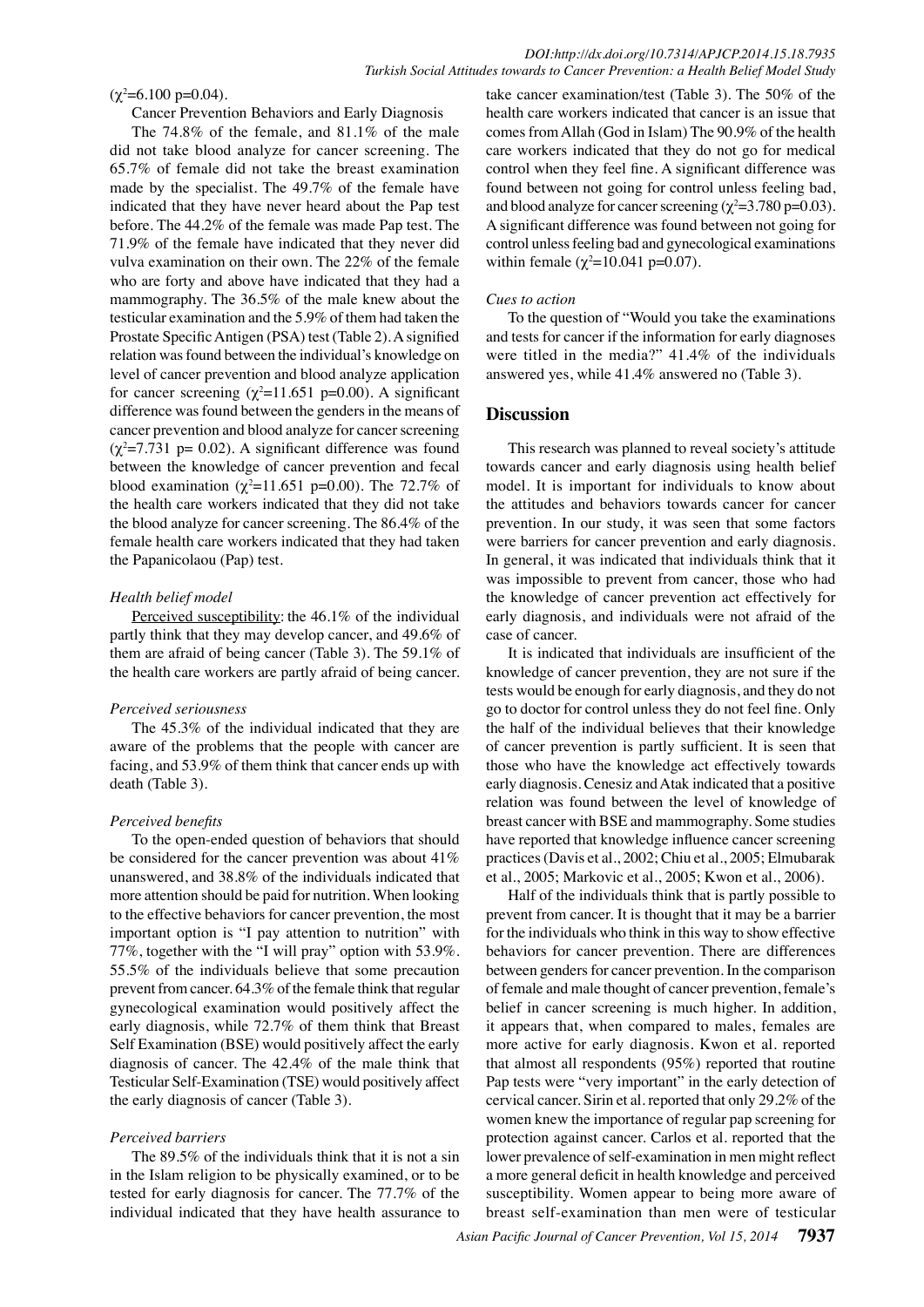#### *Emel Taşcı-Duran et al*

selfexamination, and more women report practicing selfexamination (Carlos et al., 2005).

It can be considered as a barrier for the attitudes towards early diagnosis if they think they could be cancer with a low rate, and if they are not afraid of being cancer. These rates are also important within the health care workers. The same idea has been expressed in the other studies. Hay et al. reported that a positive relationship between cancer worry and screening behavior. In the study of Cox et al., (2008) it was indicated that 88% of the participants were afraid of being cancer. Perceived cancer risk, defined as the subjective estimation of the likelihood that one might be diagnosed with cancer in the future has played a pivotal role in understanding the processes that predict adherence to a diverse range of cancer screening behaviors. Arguably, lack of awareness and knowledge about established risk factors may influence one's personal risk perception and comprehension (Honda and Neugut, 2004). Lemal and Van den Bulck, (2010) reported that onethird of the respondents (33.3%) said they were moderately afraid and 26.9% reported to being very afraid of getting cervical cancer. Keeney et al (2010) reported that participants were stated that was "my risk of getting cancer was low". Because of these reasons, people might be late for showing effective behaviors and for applying to health care providers.

It is a reality that cancer could end up with death. In our study, it was found that the rate of people's thought on cancer ending up with death is rather low. Therefore, this is evidence that shows that individual's awareness is quite low. By means of cancer prevention, the most signified theme was "attention to nutrition". In general, information about nutrition is made by the media general in Turkey. This situation could be effective for this evidence. The highlysigned option of "I will pray" shows that the Turkish society is spiritually remarkable. Cultural and religion factors can affect the case of cancer, as it is seen. Only the half of the individual believes that some precaution could cancer prevention. It is important to believe that to take precaution is very important as an affective behavior for cancer prevention. It is thought that people, who think that taking preventions would not be enough for cancer prevention, would not take any precautions.

To take physical examinations and test for cancer prevention is accepted as a sin in the Islam, by some people. Certain Islamic texts state that women should not be examined by a male doctor except in circumstances of necessity. However, it is encouraging that peoples in this study did not show this attitude. In our study, it is glad to see that the rate of people with the thought of taking physical examination and tests are not a sin is quite high for a country like Turkey, which is an Islamic one. Other studies found that women preferred to be examined by female doctors (Boyer et al., 2001; Austin et al., 2002; Wackerbarth et al., 2005; Johnson et al., 2008). The half of the people stated that cancer is a case that comes from Allah. To have a fatalistic view can be a barrier for the people to take an effective role in health behaviors. Some studies indicate among some population subgroups, fatalism has been described as the belief that cancer "is

unpreventable, untreatable, inevitable and ultimately leads to death" (Davis et al., 2002; Young et al., 2002; Elmubarak et al., 2005). Not go to the doctors for control unless people do not feel fine, negatively affect the early diagnosis. The same idea has been expressed in other studies (Boyer et al., 2001; Wackerbarth et al., 2005, Johnson et al., 2008).

It is seen that programs on early diagnosis and cancer prevention, consistently stressed in media, could be effective on some people. In some situations, different information that is given in media could gain people's distrust. Marike et al reported that such efforts might increase the effectiveness of television news as a means for health education. Research indicates that news media play an important role in disseminating health information (Lemal and Van den Bulck, 2010). In another study, it was found that it was more important to obtain information from a doctor, and that written material could be used as motivation (Austin et al., 2002).

This study had several limitations. This study was not about a specific cancer. The main objective was how to prevent from all types of cancers and to have early diagnosis. The sample size and data collection dates are limited by the people coming to the shopping center. In addition, the study included only women and men in one Turkish region. Further work would be needed to investigate other regions and sectors of the Turkish society. Length of the questionnaire influenced participates to the study. Despite limitations of the study, our findings may be useful to healthcare professionals.

It was seen that an area with a high rate of cancer rate, people's awareness of cancer prevention and early diagnosis and attitudes towards these were insufficient. Furthermore, it was indicated that there were barriers effecting people's attitudes towards cancer prevention and early diagnosis.

It is clear that there is a need for a sufficient information study in order to spread the issues of cancer, cancer prevention, and early diagnosis. By taking people's misinformation about cancer prevention and early diagnosis into consideration, the information study could be in this direction. It is needed for injecting the idea of the possibility of cancer prevention into people's minds. We think that written materials are more effective, informative brochures can be made and given to each individual in places like KETEM (in Turkish, Kanser ErkenTeshis, Tarama ve Egitim Merkezi) (Cancer Early Diagnosis, Screening and Education Center) and polyclinics in oncology hospitals. In information works, this study, which is appropriate for health belief model, can be offered to be used.

It is thought that people's opinions could be changed only when they think that they can be cancer and only when they get afraid of cancer. It is thought that it is important to create awareness on people about the cancer's risk factors. It is thought that it is appropriate for the planned educational programs, by the centers like National Cancer Advisory Board, to be given in media. Information works can be made especially in the area that the study was made, by using local mass communication tools/media.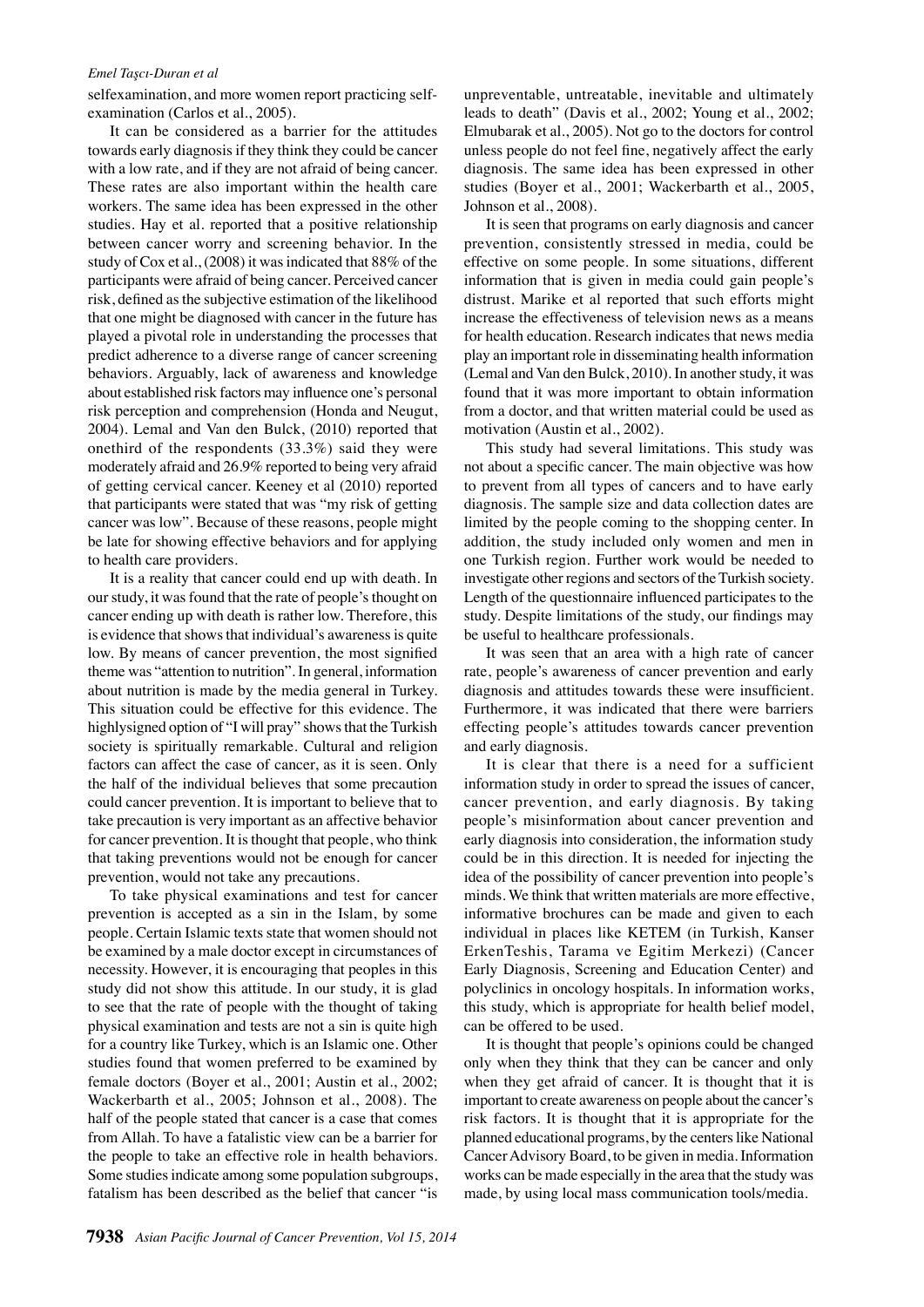## *DOI:http://dx.doi.org/10.7314/APJCP.2014.15.18.7935 Turkish Social Attitudes towards to Cancer Prevention: a Health Belief Model Study*

## **References**

- Agurto A, Agurto MG, Sanchez Z, et al (2004). Perceived barriers and benefits to cervical cancer screening in Latin America. *Prev Med*, **39**, 91-8.
- Airhihenbuwa C, Kumanyika S, TenHave T, et al (2000). Cultural identity and health life styles among African Americans: a new direction for health intervention research? *Ethnic Disease*, **10**, 148-64.
- American Cancer Society (2011). Cancer facts&figures 2010. http://www.cancer.org Accessed May 28, 2011.
- Austin L, Ahmad F, McNally M, et al (2002). Breast and cervical cancer screening in. hispanic women: a literature review using the health belief model. *Women's Health Issues*, **12**, 122-8.
- Aydogdu GN, Bahar Z (2011). The effects of using health belief and health promotion models in low-income women with regard to breast and cervical cancer early detection behaviour. *DEUHYO ED*, **4**, 34-40.
- Birol L (2007). In: nursing process izmir: etki printing press. pp. 36-49.
- Birol L, Akdemir N, Beduk T (1997). Oncology nursing. in: book of internal diseases. ankara: sanem press. pp.120-134.
- Boyer LE, Williams M, Calker LC, et al (2001). Hispanic women's perceptions regarding cervical cancer screening. *J Obstet Gynecol Neonatal Nurs*, **30**, 240-5.
- Carey P, Charlton A, Sloper D (1995). Cancer education in secondary schools. *Educational Review*, **47**, 1.
- Carlos RC, Underwood W, Fendrick AM, et al (2005). Behavioral associations between prostate and colon cancer screening. *J Ame Coll Surg*, **200**, 217-23.
- Cenesiz E, Atak N (2007). The evaluation of the researches in the health belief model in turkey. *Koruyucu Hekimlik*, 6, 427-34.
- Chiu BCH, Anderson JR, Corbin D (2005). Predictors of prostate cancer screening among health fair participants. *Pub Health*, **119**, 686-93.
- Cox CL, Montgomery M, Rai SN, et al (2008). Supporting breast self-examination in female childhood cancer survivors: a secondary analysis of a behavioral intervention. *Oncol Nurs Forum*, **35**, 423-30.
- Davis TC, Williams MV, Marin E, et al (2002). Health literacy and cancer communication. *Cancer J Clin*, **52**, 134-49.
- Elmubarak E, Bromfield E, Bovell-Benjamin AC (2005). Focused interviews with Sudanese Americans: perceptions about diet, nutrition and cancer. *Prev Med*, **40**, 502-09.
- Ersin F, Bahar Z (2011). Inhibiting and facilitating factors concerning breast cancer early diagnosis behavior in turkish women: a qualitative study according to the health belief and health development models. *Asian Pac J Cancer Prev,* **12**, 1849-4.
- Fisek N (2011). Turkey's health problems and ways to solve them. http://www.ttb.org.tr/n\_fisek/kitap\_1/18.html. Accessed May 19, 2011.
- Fouladi N, Pourfarzi F, Mazaheri E, et al (2013). Beliefs and behaviors of breast cancer screening in women referring to health care centers in northwest Iran according to the champion health belief model scale. *Asian Pac J Cancer Prev*, **14**, 6857-2.
- Gercek S, Duran O, Yildirim G, et al (2008). Determining the breast cancer and self breast examination belief and the effecting factors among the schoolgirls in state dormitory. *J Breast Health*, **4**, 157-61 (in Turkish).
- Gozum S, Karayurt O, Aydin I (2004). The results of Turkish adaptations of champion's health belief model scale at breast cancer screening. *Hemsirelikte Arastirma Gelistirme Dergisi*, **1**, 71-85.
- Gozum S, Karayurt O, Kav S, et al (2010). Effectiveness of peer

education for breast cancer screening and health beliefs in eastern Turkey. *Cancer Nursing*, **33**, 213-20.

- Hay JL, McCaul KD, Magnan RE (2006). Does worry about breast cancer predict screening behaviors? A meta-analysis of the prospective evidence. *Prev Med* **42**, 401-08.
- Honda K, Neugut AI (2004). Associations between perceived cancer risk and established risk factors in a national community sample. *Cancer Detect Prev*, **8**, 1-7.
- Johnson CE, Mues KE, Mayne SL, et al (2008). Cervical cancer screening among immigrants and ethnic minorities: A systematic review using the health belief model. *J Low Genit Tract Dis*, **12**, 232-41.
- Karasar N. (1999). Scientific research methods Yedinci Basim, Ankara:3A, Arastirma Egitim Danismanlik Ltd. pp.25-58.
- Keeney S, McKenna H, Fleming P, et al (2010). Attitudes to cancer and cancer prevention: what do people aged 35-54 years think? *Eur J Cancer Care*, **19**, 769-77.
- KETEM (2011). http://ketem.org/isparta\_ketem.php (2011), Accessed May 5, 2011.
- Kharameh ZT, Foroozanfar S, Zamanian H (2014). Psychometric properties of the persian version of champion's health belief model scale for colorectal cancer screening, *Asian Pac J Cancer Prev*, **15**, 4595-9.
- Kilic D, Saglam R, Kara O (2009). The examination of the factors affecting the awereness of breast cancer in college students. *J Breast Health*, **5**, 195-99.
- Kwon HT, Solomon FM, Nguyen S (2006). A needs assessment of barriers to cervical cancer screening in vietnamese american health care providers. *Californian J Health Promotion*, **4**, 146-56.
- Lemal M, Van den Bulck J (2010). Television news coverage about cervical cancer: impact on female viewers' vulnerability perceptions and fear. *Eu J Pub Health*, **21**, 381-6.
- Markovic M, Kesic V, Topic L, et al (2005). Barriers to cervical cancer screening: a qualitative study with women in Serbia. *Social Sci Med*, **61**, 2528-35.
- National Cancer Advisory Board of Turkey. (2010). http://ukdk. org Accessed October 11, 2010.
- Phipps E, Cohen MH, Sorn R, et al (1999). A pilot study of cancer knowledge and screening behaviors of vietnamese and cambodian. *Health Care Women International*, **20**, 195-207.
- Sirin A, Unsal S, Tasci E (2006). Protection from cancer and early diagnosis applications in Izmir, Turkey. *Cancer Nursing*, **29**, 207-13.
- Tasci-Duran E (2011). Examination with the health belief model of women's attitudes to cervical cancer and early diagnosis in turkey: a qualitative study. *Asian Pac J Cancer Prev*, **12**, 1179-4.
- Tsunematsu M, Kawasaki H, Masuoka Y, et al (2013). Factors affecting breast cancer screening behavior in japanassessment using the health belief model and conjoint analysis. *Asian Pac J Cancer Prev*, **14**, 6041-8.
- U.S. Department of Health and Human Services (2005). Theory at a Glance-a guide for health promotion practice National Institutes of Health National Cancer Institute NIH Publication No. 05-3896 Printed September 2005.
- Wackerbarth SB, Peters JC, Haist SA (2005). Do we really need all that equipment? Factors influencing colorectal cancer screening decisions. *Qualitative Health Res*, **15**, 539-54.
- WHO, Cancer Fact sheet February (2014). Available from: http:// www.who.int/mediacentre/factsheets/fs297/en Accessed August 2, 2014.
- Williams D, Rucker T (2000). Understanding and addressing racial disparities in health care. *Health Care Financing Review*, **21**, 75-90.
- World Health Organization (2002). Diet, nutrition and prevention of chronic diseases: report of the Joint WHO/FAO, Expert